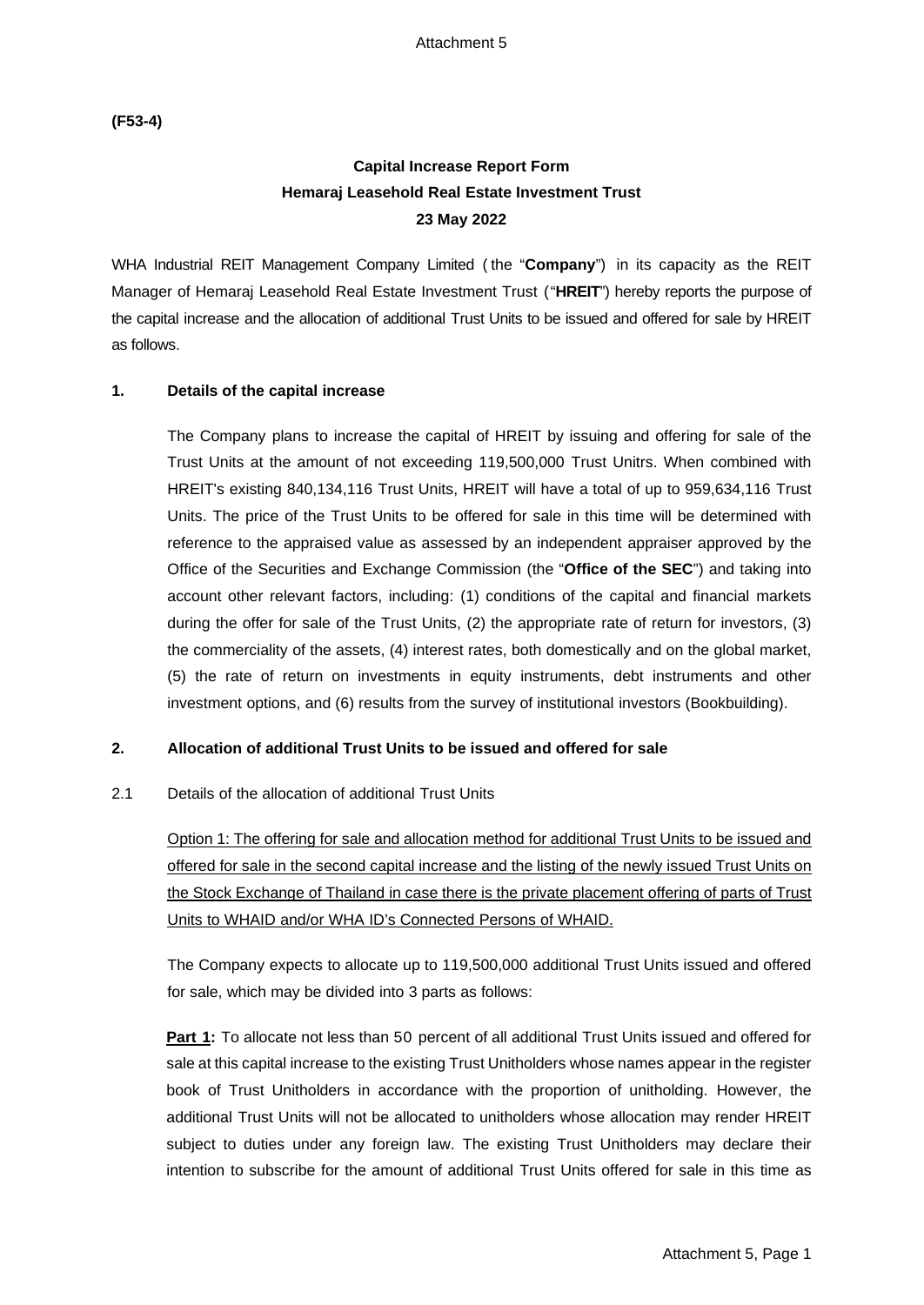they are entitled to be allocated, more than the amount they are entitled to be allocated, less than the amount they are entitled to be allocated, or they may waive their rights to subscribe for additional Trust Units offered for sale in this time.

Nationalities of non-Thai existing trust unitholders which will be taken into consideration by the Company that will result in HREIT being subject to duties under any such foreign law are preliminarily listed as follows: American, Canadian, Indian, Japanese, Singaporean, English, Swedish, Swiss, French, Israeli, South African, Dutch, Italian, Malaysian (based on the list of nationalities of the trust unitholders from the latest record date of trust unitholders on 5 May 2022). In this regard, the Company reserves the rights to change and/or make an addition to the list in the case where there may be other trust unitholders of other nationalities from the latest record date of trust unitholders.

After the allocation of Trust Units in Part 1 to the existing Trust Unitholders based on their entitlement, the Company may allocate the remaining Trust Units to the existing Trust Unitholders who have declared their intention to subscribe to Trust Units in excess of the amount they are entitled to, as it deems appropriate, at the same time or after the allocation of Trust Units in Part 3 or none. In the event the allocation according to the prescribed ratio results in any existing Trust Unitholders having the right to subscribe for a fraction of a trust unit that cannot be allocated as a full trust unit, such a fraction of a trust unit shall be rounded down to the nearest whole number.

**Part 2:** To allocate the Trust Units to WHAID and/or WHAID's Connected Persons. The number of Trust Units to be allocated to the WHAID and/or WHAID's Connected Persons, when combined with the number of trust units allocated to WHAID and/or persons of the same group of WHAID under Part 1, shall not exceed 20 percent of all Trust Units to be issued and offered for sale in this capital increase.

**Part 3:** To allocate the remaining Trust Units after the offering for sale in the Part 1 and Part 2 to: (1) persons on a private placement basis, and/or (2) the general public, as it deems appropriate, according to the Notification of the Capital Market Supervisory Board No. Tor Thor. 27/2559 Re: Rules, Conditions, and Procedures for Securities Underwriting, and other related notifications, at the same offering price as which are under Part 1 and Part 2.

The summary table of the allocation details of the additional Trust Units issued and offered for sale is as follows: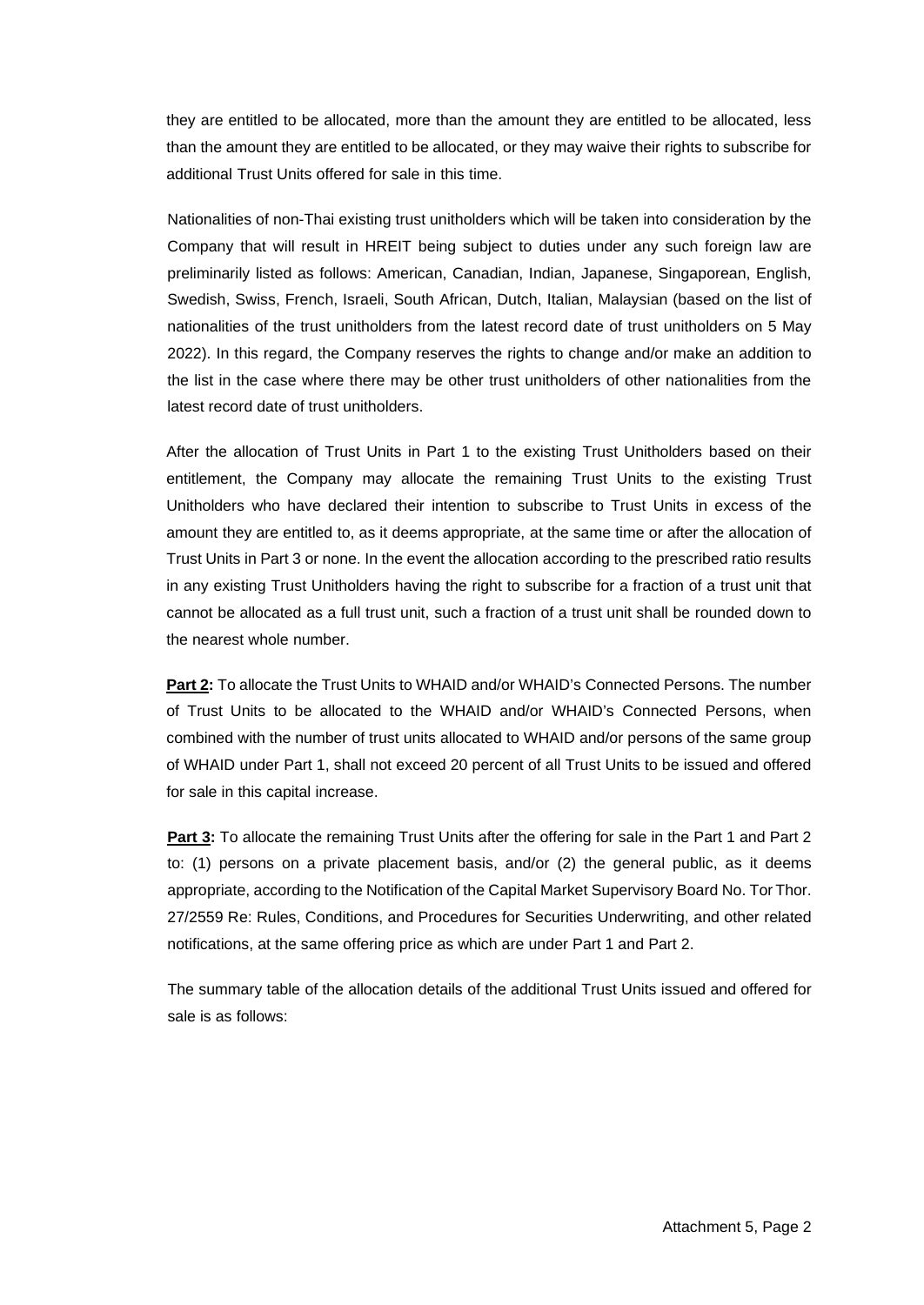| <b>Allocated to</b>      | <b>Number of Trust</b>   | <b>Ratio</b> | <b>Price (Baht</b> | <b>Date and Time</b> | <b>Remarks</b>  |
|--------------------------|--------------------------|--------------|--------------------|----------------------|-----------------|
|                          | <b>Units</b>             | (Old:New)    | per Unit)          | for                  |                 |
|                          |                          |              |                    | <b>Subscription</b>  |                 |
|                          |                          |              |                    | and Payment          |                 |
| Part 1: Existing Trust   | Not less than 50         | To be        | To be              | To be                | $(3)$ $(5)$ and |
| Unitholders whose        | percent of all Trust     | determined   | determined         | determined and       | (6)             |
| names appear in the      | Units issued and         | Remark (2)   | Remark (1)         | after obtaining an   |                 |
| register book of Trust   | offered for sale         |              |                    | approval from        |                 |
| Unitholders in           | Remark (1)               |              |                    | the                  |                 |
| accordance with the      |                          |              |                    | Office of the        |                 |
| proportion of            |                          |              |                    | <b>SEC</b>           |                 |
| unitholding.             |                          |              |                    |                      |                 |
| However, the             |                          |              |                    |                      |                 |
| additional Trust Units   |                          |              |                    |                      |                 |
| will not be allocated    |                          |              |                    |                      |                 |
| to unitholders whose     |                          |              |                    |                      |                 |
| allocation may           |                          |              |                    |                      |                 |
| render HREIT             |                          |              |                    |                      |                 |
| subject to duties        |                          |              |                    |                      |                 |
| under any foreign        |                          |              |                    |                      |                 |
| law.                     |                          |              |                    |                      |                 |
| Part 2: WHAID            | When combined            |              | To be              | To be                | $(3)$ $(4)$ and |
| and/or WHAID's           | with Part 1, not         |              | determined         | determined and       | (6)             |
| <b>Connected Persons</b> | exceeding 20 of all      |              | Remark (1)         | after obtaining an   |                 |
|                          | Trust Units to be        |              |                    | approval from        |                 |
|                          | issued and offered       |              |                    | the                  |                 |
|                          | for sale                 |              |                    | Office of the        |                 |
|                          |                          |              |                    | <b>SEC</b>           |                 |
| Part 3: (1) Private      | <b>Outstanding Trust</b> |              | To be              | To be                | $(3)$ and $(6)$ |
| Placement, and/or        | Units from the           |              | determined         | determined and       |                 |
| (2) Public Offering      | issuance and             |              | Remark (1)         | after obtaining an   |                 |
|                          | offering for sale in     |              |                    | approval from        |                 |
|                          | Part 1 and/or Part 2     |              |                    | the                  |                 |
|                          |                          |              |                    | Office of the        |                 |
|                          |                          |              |                    | <b>SEC</b>           |                 |

### Remarks:

(1) The number and the price of the Trust Units to be issued and offered for sale shall be determined with reference to the appraised value as assessed by the independent appraisers approved by the Office of the SEC, and taking into account other relevant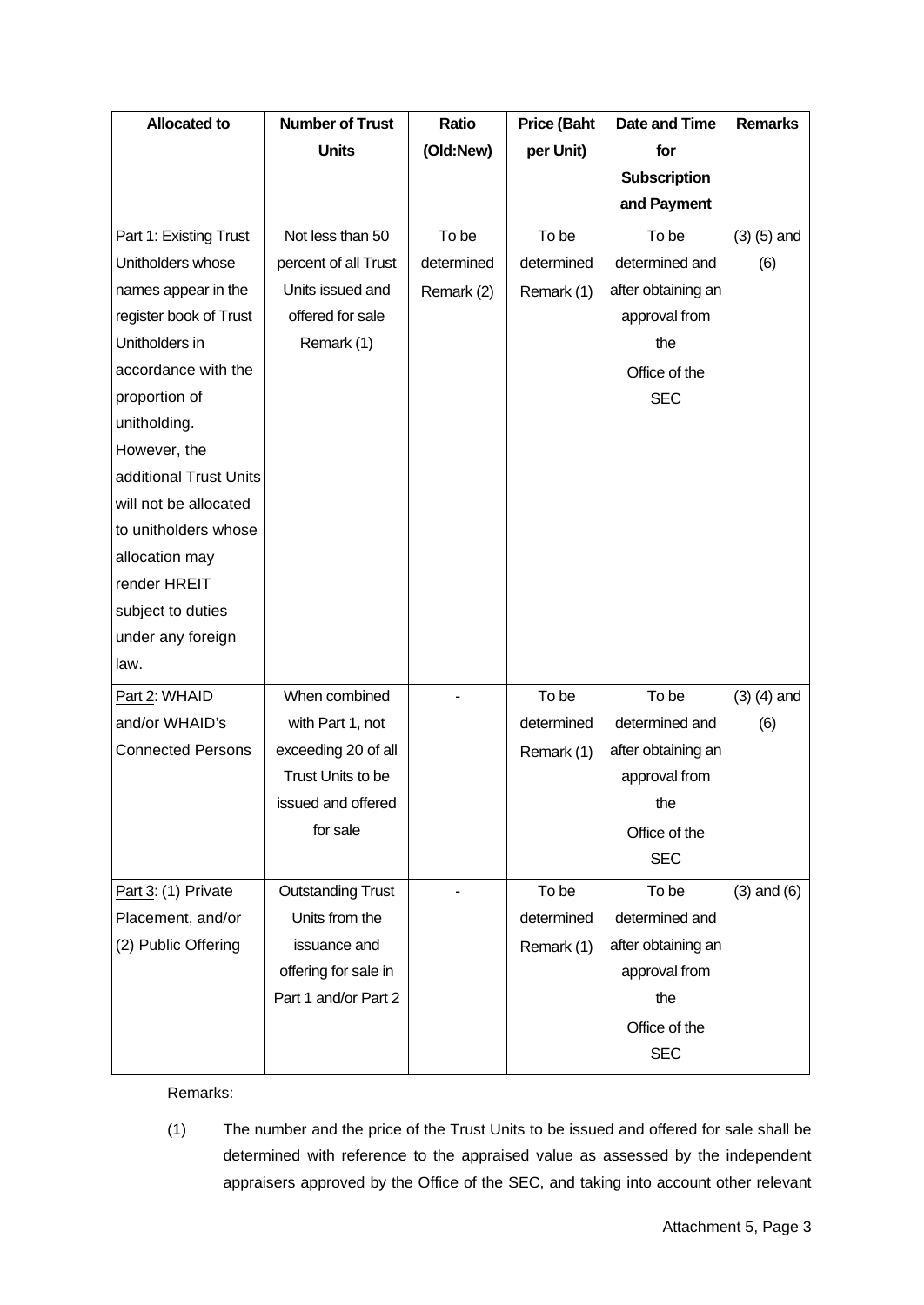factors, including: (1) conditions of the capital and financial markets during the offer for sale of the Trust Units, (2) the appropriate rate of return for investors, (3) the commerciality of the assets, (4) interest rates, both domestically and on the global market, (5) the rate of return on investments in equity instruments, debts instruments and other investment options, and (6) results from the survey of institutional investors (Bookbuilding).

- (2) Offering ratio will be calculated from the total number of the existing Trust Units before the capital increase, divided by the number of additional Trust Units to be issued and offered for sale in Part 1, at the per unit price to be determined by the Company as per the method provided below.
- (3) The Company will allocate the additional Trust Units to any person or persons in the same group at the amount of not exceeding 50 percent of the total Trust Units sold, whereby the definition of persons in the same group shall be referred to the Notification of the Capital Market Supervisory Board No. TorJor. 49/2555 Re: Issuance and Offer for Sale regarding Units of Real Estate Investment Trust. The information appeared in the information disclosure form for the offer for sale of Trust Units and/or the prospectus is to be considered as the criteria for the allocation of additional Trust Units to each type of investors.
- (4) The allocation of the additional Trust Units in Part 2 is considered as the transaction between HREIT and persons related to the REIT Manager, when combined with the size of the investment transaction in the Additional Investment Assets shall be deemed as a transaction between HREIT and Persons Related to the REIT Manager with the value of not less than 3 percent of the Net Asset Value of HREIT, which requires affirmative votes of not less than three-fourths of all Trust Units of Trust Unitholders attending the meeting and having the right to vote, and the objection votes shall not be more than 10 percent of all Trust Units of Trust Unitholders attending the meeting and having the right to vote for objection against the capital increase pursuant to the Trust Deed and the Notification of the Office of the Securities and Exchange Commission No. Sor Ror. 26/2555 Re: Provisions Relating to Particulars, Terms and Conditions in a Trust Instrument of Real Estate Investment Trust, whereby the Trust Unitholders who have special interest in this transaction shall not have the right to vote. The Information Memorandum on issuance and offering for sale of additional Trust Units between HREIT and person related to the REIT Manager appeared in Attachment 4.
- (5) The date to determine the Trust Unitholders who are entitled to subscribe for the additional Trust Units (Record Date) is to be determined subsequently, whereby the Company will notify the Record Date, the allocation ratio and the subscription period through the SET for the Trust Unitholders to be informed.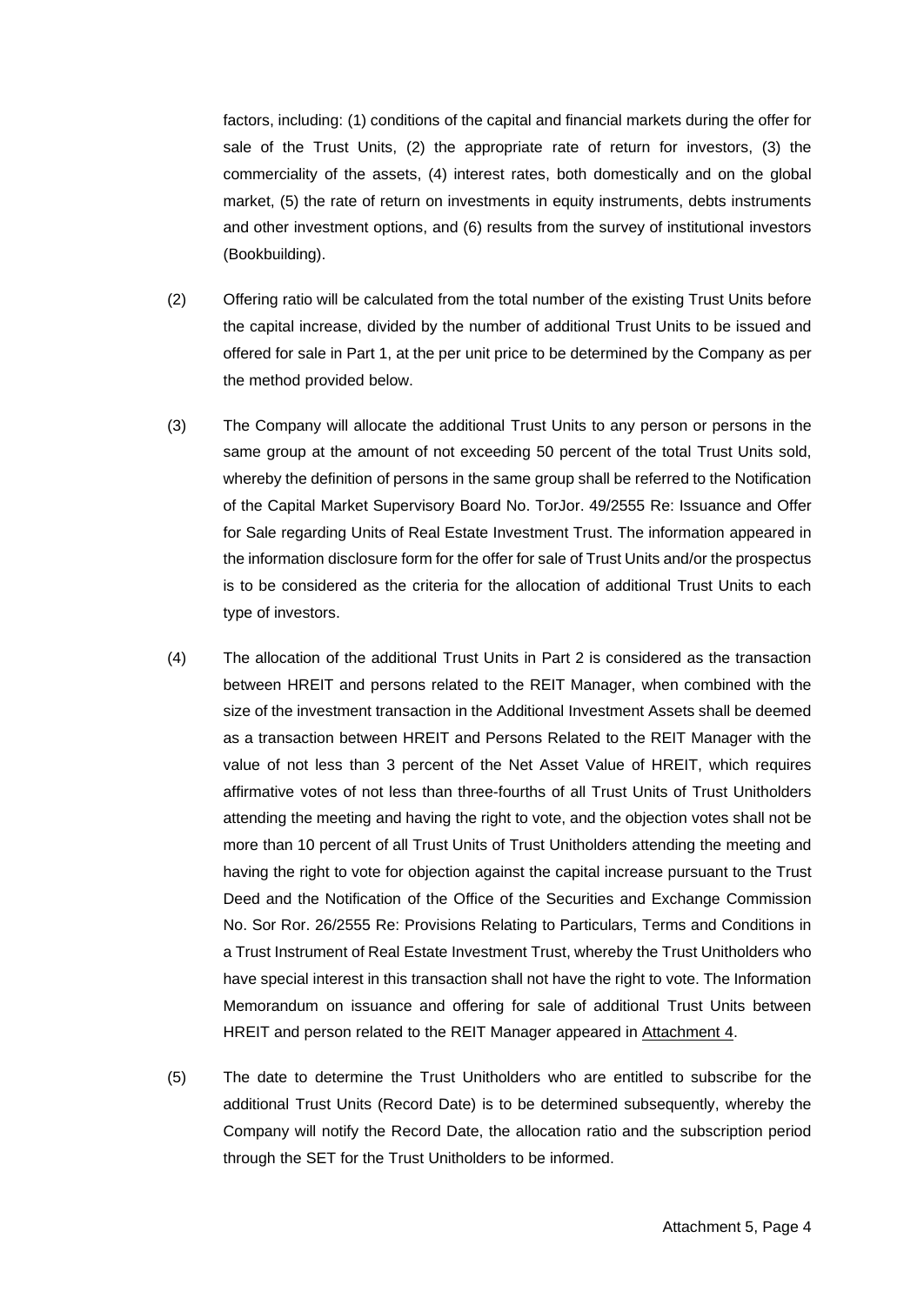(6) The Trustee and/or the Company shall have the power to: 1) determine other details concerning the offering for sale and the allocation of the additional Trust Units, including but not limited to, the number of Trust Units to be issued and offered for sale, final structure of the offering for sale, subscription period, allocation method, offering method, subscription ratio, offering ratio, offering price, condition and subscription method, including other conditions and other details related to the offering for sale, and the allocation of additional Trust Units to the existing Trust Unitholders, and the allocation method in case the existing Trust Unitholders subscribe to Trust Units in excess of the amount they are entitled to, including offering for sale and allocation of the outstanding Trust Units from public offering to other investors, and to have its discretion to consider denying the offering for sale or allocation of the additional Trust Units to any Trust Unitholders, or any investors if such offering for sale or allocation results in the REIT being subject to obligations and duties under the foreign laws or results in the action that against the relevant laws, rules, and relevant regulations, 2) determine the Record Date, whereby the timeframe and other related details are to be notified through the SET for the Trust Unitholders to be informed, 3) negotiate, agree, prepare, execute, deliver and/or amend, change any applications, waivers and other supporting documents which are necessary and related to the allocation of Trust Units to be issued and offered for sale, including documents and/or any agreements relating thereto, appointment of financial adviser, underwriter, and subscription agent, including to negotiate, contact and/or submit the applications, waivers and other relevant and necessary documents with the Office of the SEC, the SET, the governmental agencies, or the governmental organization, or other persons in relation thereto and the listing of the additional Trust Units as listed securities on the SET, etc., 4) take any actions as necessary or relating thereto in all respects, including to appoint and/or remove any sub-authorized persons to carry out the actions as mentioned above until complete.

In this regard, in the event that there are Trust Units remaining after the offering for sale through a Private Placement and/or a Public Offering, the Company reserves the right, as it deems appropriate, to allocate the remaining Trust Units to the subscribers who are entitled to subscribe for the additional Trust Units in Part 1 and have declared their intention to subscribe to Trust Units in excess of the amount they are entitled to, at the same time or after the allocation of Trust Units in Part 3 or none.

Option 2: The offering for sale and allocation method for additional Trust Units to be issued and offered for sale in the third capital increase and the listing of the newly issued Trust Units on the Stock Exchange of Thailand in case there is no private placement offering of parts of Trust Units to WHAID and/or WHAID's Connected Persons

The Company expects to allocate up to 119,500,000 additional Trust Units issued and offered for sale, which may be divided into 2 parts as follows: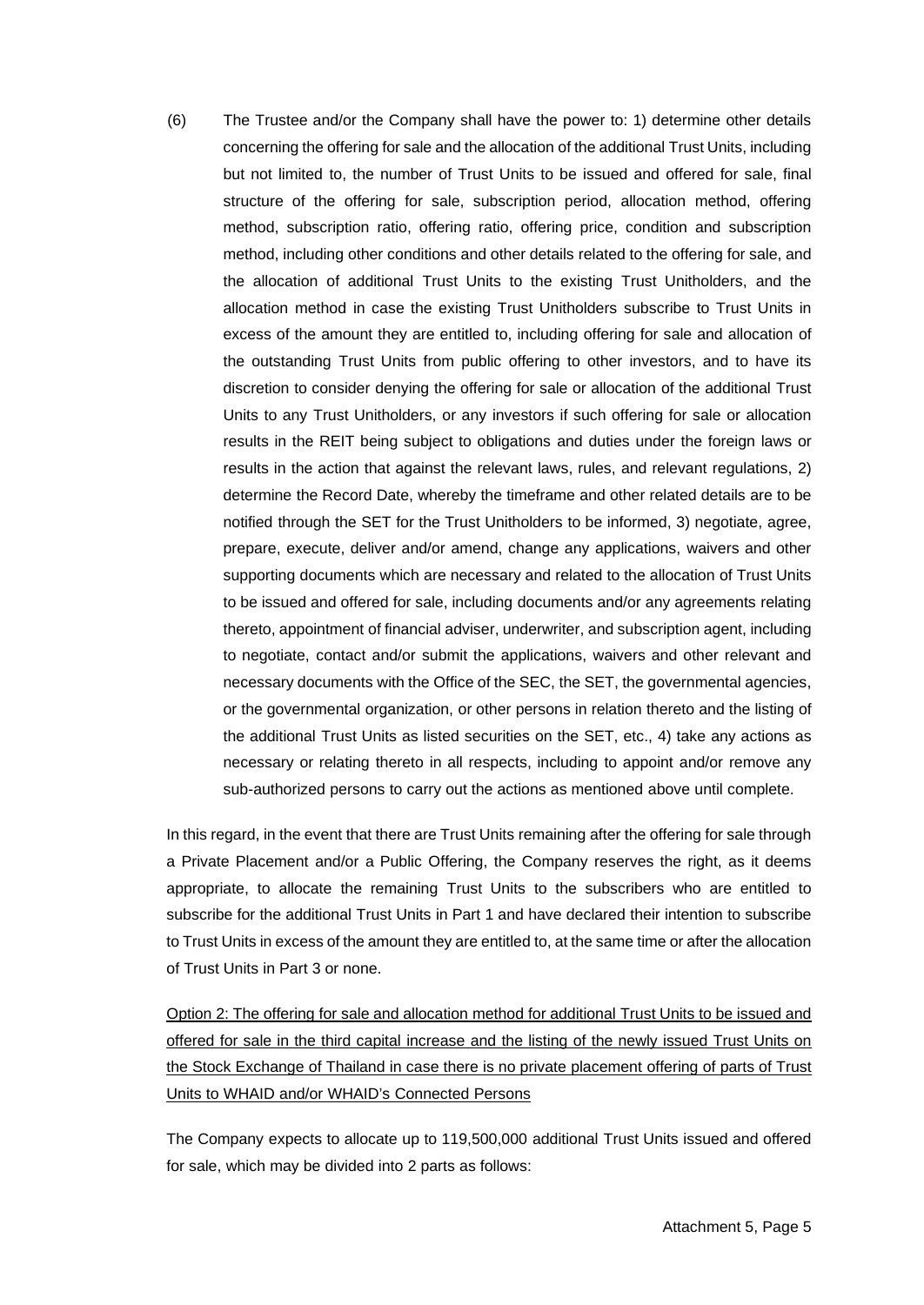**Part 1:** To allocate not less than 50 percent of all additional Trust Units issued and offered for sale in this capital increase to the existing Trust Unitholders whose names appear in the register book of Trust Unitholders in accordance with the proportion of unitholding. However, the additional Trust Units will not be allocated to unitholders whose allocation may render HREIT subject to duties under any foreign law. The existing Trust Unitholders may declare their intention to subscribe for the amount of the additional Trust Units offered for sale in this time at the amount they are entitled to be allocated, more than the amount they are entitled to be allocated, less than the amount they are entitled to be allocated, or they may waive their rights to subscribe for additional Trust Units offered for sale in this time.

Nationalities of non-Thai existing trust unitholders which will be taken into consideration by the Company that will result in HREIT being subject to duties under any such foreign law are preliminarily listed as follows: American, Canadian, Indian, Japanese, Singaporean, English, Swedish, Swiss, French, Israeli, South African, Dutch, Italian, Malaysian (based on the list of nationalities of the trust unitholders from the latest record date of trust unitholders on 5 May 2022). In this regard, the Company reserves the rights to change and/or make an addition to the list in the case where there may be other trust unitholders of other nationalities from the latestest record date of trust unitholders.

After the allocation of Trust Units in Part 1 to the existing Trust Unitholders based on their entitlement, the Company may allocate the remaining Trust Units to the existing Trust Unitholders who have declared their intention to subscribe to Trust Units in excess of the amount they are entitled to, as it deems appropriate, at the same time or after the allocation of Trust Units in Part 2 or none. In the event the allocation according to the prescribed ratio results in any existing Trust Unitholders having the right to subscribe for a fraction of a trust unit that cannot be allocated as a full trust unit, such a fraction of a trust unit shall be rounded down to the nearest whole number.

**Part 2:** To allocate the remaining Trust Units after the offering for sale in the Part 1 to: (1) persons on a private placement basis, and/or (2) the general public, as it deems appropriate, according to the Notification of the Capital Market Supervisory Board No. Tor Thor. 27/2559 Re: Rules, Conditions, and Procedures for Securities Underwriting, and other related notifications, at the same offering price as which are under Part 1.

The summary table of the allocation details of the additional Trust Units issued and offered for sale is as follows: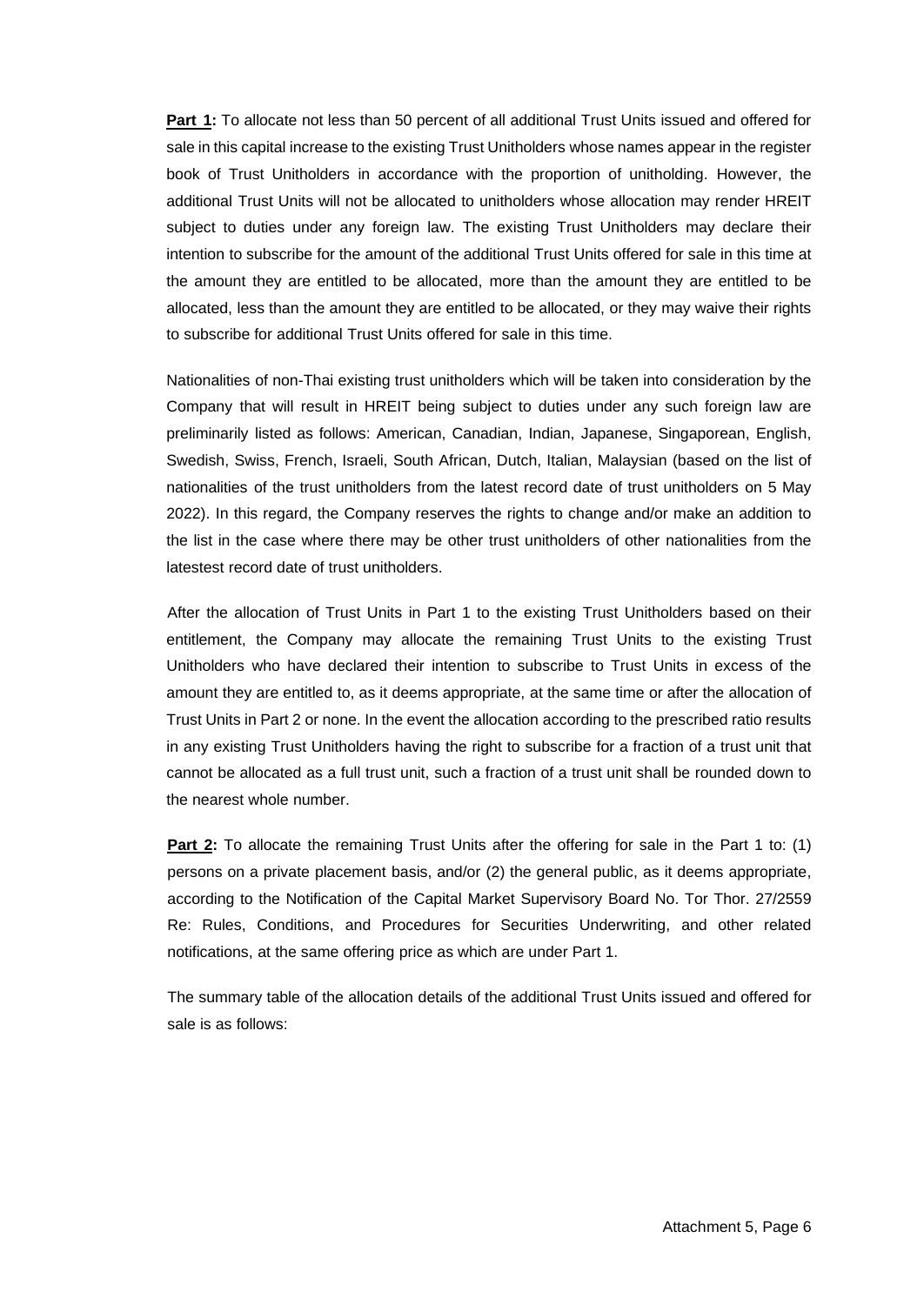| <b>Allocated to</b>      | <b>Number of Trust</b>    | Ratio      | <b>Price (Baht</b> | Date and Time for       | <b>Remarks</b>  |
|--------------------------|---------------------------|------------|--------------------|-------------------------|-----------------|
|                          | <b>Units</b>              | (Old:New)  | per Unit)          | <b>Subscription and</b> |                 |
|                          |                           |            |                    | <b>Payment</b>          |                 |
| Part 1: Existing Trust   | Not less than 50          | To be      | To be              | To be determined        | $(3)$ $(4)$ and |
| Unitholders whose        | percent of all            | determined | determined         | and after obtaining     | (5)             |
| names appear in the      | <b>Trust Units issued</b> | Remark (2) | Remark (1)         | an approval from        |                 |
| register book of Trust   | and offered for           |            |                    | the Office of the       |                 |
| Unitholders in           | sale Remark (1)           |            |                    | <b>SEC</b>              |                 |
| accordance with the      |                           |            |                    |                         |                 |
| proportion of            |                           |            |                    |                         |                 |
| unitholding. However,    |                           |            |                    |                         |                 |
| the additional Trust     |                           |            |                    |                         |                 |
| Units will not be        |                           |            |                    |                         |                 |
| allocated to unitholders |                           |            |                    |                         |                 |
| whose allocation may     |                           |            |                    |                         |                 |
| render HREIT subject     |                           |            |                    |                         |                 |
| to duties under any      |                           |            |                    |                         |                 |
| foreign law.             |                           |            |                    |                         |                 |
| Part 2: (1) Private      | <b>Outstanding Trust</b>  |            | To be              | To be determined        | $(3)$ and $(5)$ |
| Placement, and/or (2)    | Units from the            |            | determined         | and after obtaining     |                 |
| <b>Public Offering</b>   | issuance and              |            | Remark (1)         | an approval from        |                 |
|                          | offering for sale in      |            |                    | the                     |                 |
|                          | Part 1                    |            |                    | Office of the SEC       |                 |

### Remarks:

- (1) The number and the price of the Trust Units to be issued and offered for sale shall be determined with reference to the appraised value of the Additional Investment Assets as assessed by the independent appraisers approved by the Office of the SEC, and taking into account other relevant factors, including: (1) conditions of the capital and financial markets during the offer for sale of the Trust Units, (2) the appropriate rate of return for investors, (3) the commerciality of the assets, (4) interest rates, both domestically and on the global market, (5) the rate of return on investments in equity instruments, debts instrument and other investment options, and (6) results from the survey of institutional investors (Bookbuilding).
- (2) Offering ratio will be calculated from the total number of the existing Trust Units before the capital increase, divided by the number of additional Trust Units to be issued and offered for sale in Part 1, at the per unit price to be determined by the Company as per the method provided below.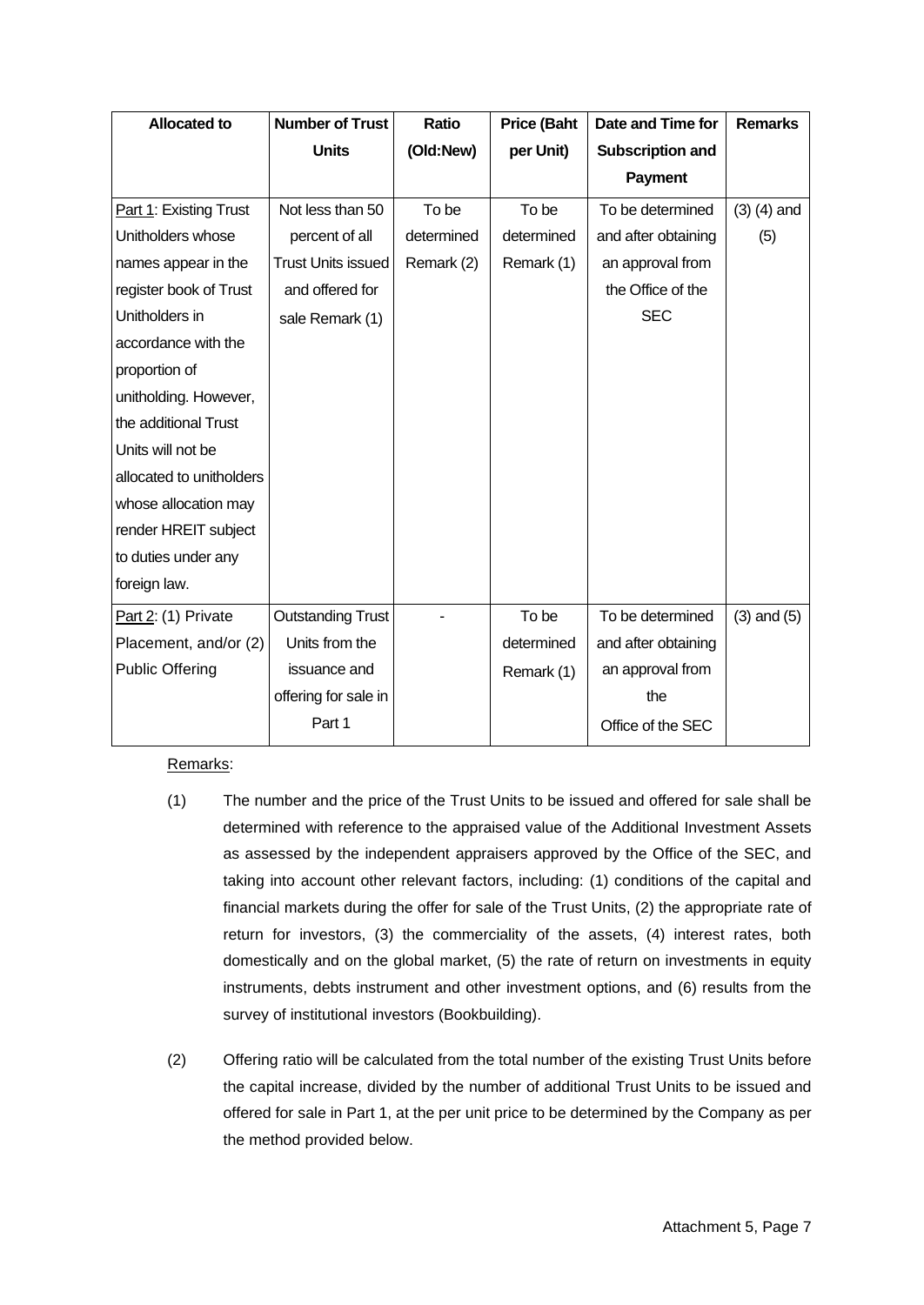- (3) The Company will allocate the additional Trust Units to any person or persons in the same group at the amount of not exceeding 50 percent of the total Trust Units sold, whereby the definition of persons in the same group shall be referred to the Notification of the Capital Market Supervisory Board No. Tor Jor.49/2555 Re: Issuance and Offer for Sale regarding Units of Real Estate Investment Trust. The information appeared in the information disclosure form for the offer for sale of Trust Units and/or the prospectus is to be considered as the criteria for the allocation of additional Trust Units to each type of investors.
- (4) The date to determine the Trust Unitholders who are entitled to subscribe for the additional Trust Units (Record Date) is to be determined subsequently, whereby the Company will notify the Record Date, the allocation ratio and the subscription period through the SET for the Trust Unitholders to be informed.
- (5) The Trustee and/or the Company shall have the power to: 1) determine other details concerning the offering for sale and the allocation of the additional Trust Units, including but not limited to, the number of Trust Units to be issued and offered for sale, final structure of the offering for sale, subscription period, allocation method, offering method, subscription ratio, offering ratio, offering price, condition and subscription method, including other condition and other details related to the offering for sale, and the allocation of additional Trust Units to the existing Trust Unitholders, and the allocation method in case the existing Trust Unitholders subscribe to Trust Units in excess of the amount they are entitled to, including offering for sale and allocation of the outstanding Trust Units from public offering to other investors, and to have its discretion to consider denying the offering for sale or allocation of the additional Trust Units to any Trust Unitholders, or any investors if such offering for sale or allocation results in the REIT being subject to obligations and duties under the foreign laws or results in the action that against the relevant laws, rules, and relevant regulations, 2) determine the Record Date, whereby the timeframe and other related details are to be notified through the SET for the Trust Unitholders to be informed, 3) negotiate, agree, prepare, execute, deliver and/or amend, change any applications, waivers and other supporting documents which are necessary and related to the allocation of Trust Units to be issued and offered for sale, including documents and/or any agreements relating thereto, appointment of financial adviser, underwriter, and subscription agent, including to negotiate, contact and/or submit the applications, waivers and other relevant and necessary documents with the Office of the SEC, the SET, the governmental agencies, or the governmental organization, or other persons in relation thereto and the listing of the additional Trust Units as listed securities on the SET, etc., 4) take any actions as necessary or relating thereto in all respects, including to appoint and/or remove any sub-authorized persons to carry out the actions as mentioned above until complete.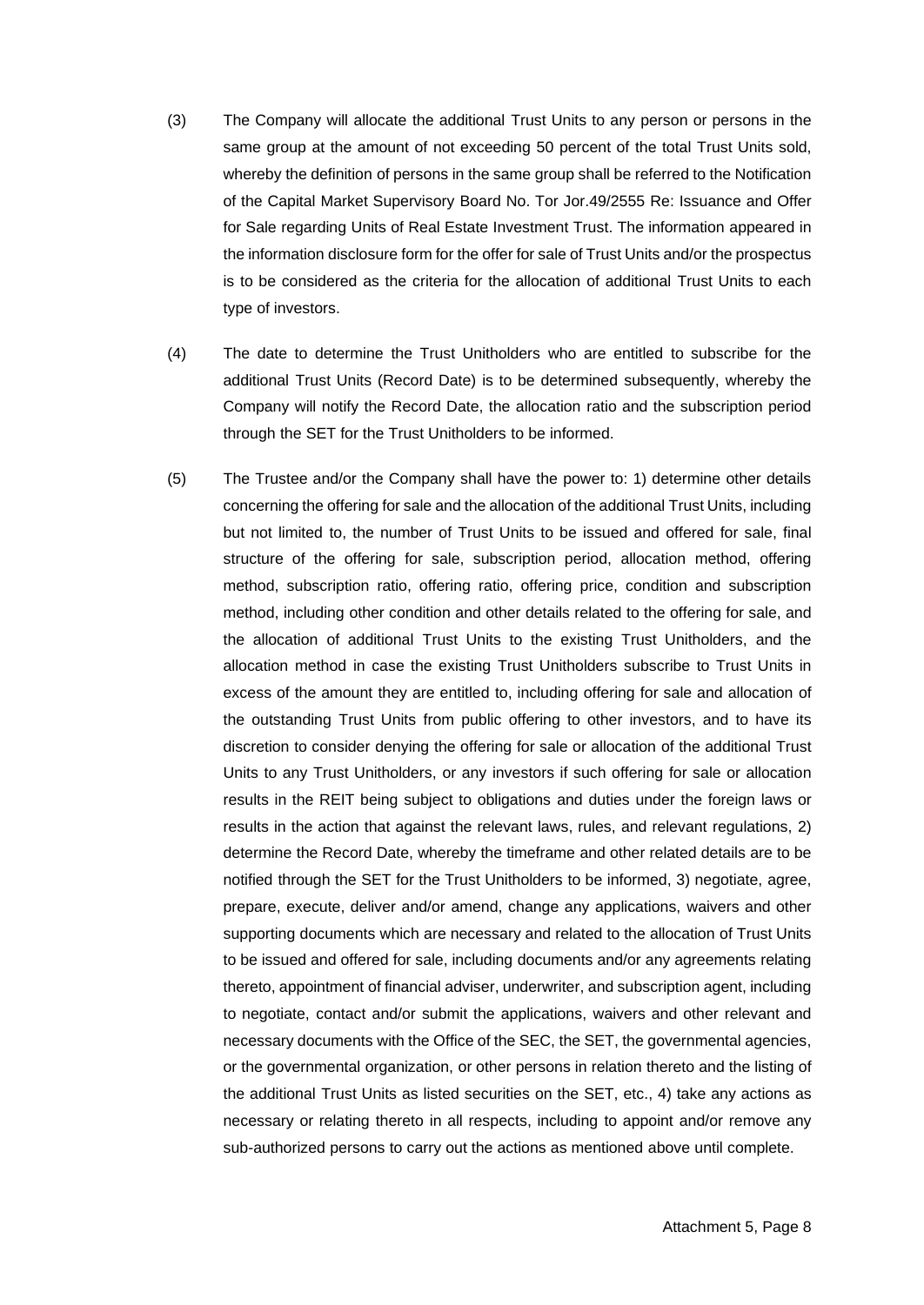In the event that there are Trust Units outstanding after the offering for sale through a Private Placement and/or Public Offering, the Company reserves the right, as it deems appropriate, to allocate the remaining Trust Units to the subscribers who are entitled to subscribe for the additional Trust Units in Part 1 and have declared their intention to subscribe to Trust Units in excess of the amount they are entitled to, at the same time or after the allocation of Trust Units in Part 2 or none.

The details of the Trust Units appearing in the information disclosure form for the offer for sale of Trust Units and/or the prospectus for the third capital increase of HREIT are to be considered as the number of Trust Units to be allocated for sale to each type of investors.

In any event, the above allocation by the Company shall not cause any investor or group of persons to become Trust Unitholders of HREIT holding more than 50 percent of the total number of Trust Units in HREIT issued and sold, and the Company shall file an application with the Stock Exchange of Thailand for its approval to list the additional Trust Units issued and offered for sale of HREIT as listed securities within 45 days from the Closing Date of the offer for sale of the Trust Units.

#### 2.2 The Company's proceedings in case there is fraction of Trust Unit from subscription

In the event that an allocation according to the prescribed ratio results in any existing Trust Unitholders having the right to subscribe for a fraction of a Trust Unit that cannot be allocated as a full unit, such fraction shall be rounded down to the nearest whole number.

## **3. Schedule for Trust Unitholders' Meeting to approve the capital increase and allocation of additional Trust Units to be issued and offered for Sale**

The Extraordinary General Meeting No. 1/2022 of the Trust Unitholders of HREIT will be held via electronic media (E-EGM) on 28 June 2022. The meeting will be conducted via electronic media from 10.00 hrs. – 12.00 hrs. in accordance with the criteria stipulated under the law relevant to meetings by means of electronic media. However, due to the uncertain situation of the Coronavirus 2019 (COVID-19) pandemic, the Company may change the date, time, and venue of Extraordinary General Meeting No. 1/2022 of the Trust Unitholders of HREIT to comply with the public health standards of the Department of Disease Control, Ministry of Public Health, or any other criteria as prescribed by the government authorities to prevent any risks of spread of the Coronavirus 2019 (COVID-19), and for the safety of the participants, or seek to obtain resolutions from the trust unitholders by any means under as permitted by the relevant laws and rules and regulations as it deems appropriate.

In this regard, the Company will determine the Record Date of Trust Unitholders eligible to attend the Extraordinary General Meeting No. 1/2022 of the Trust Unitholders of HREIT on 6 June 2022 (Record Date).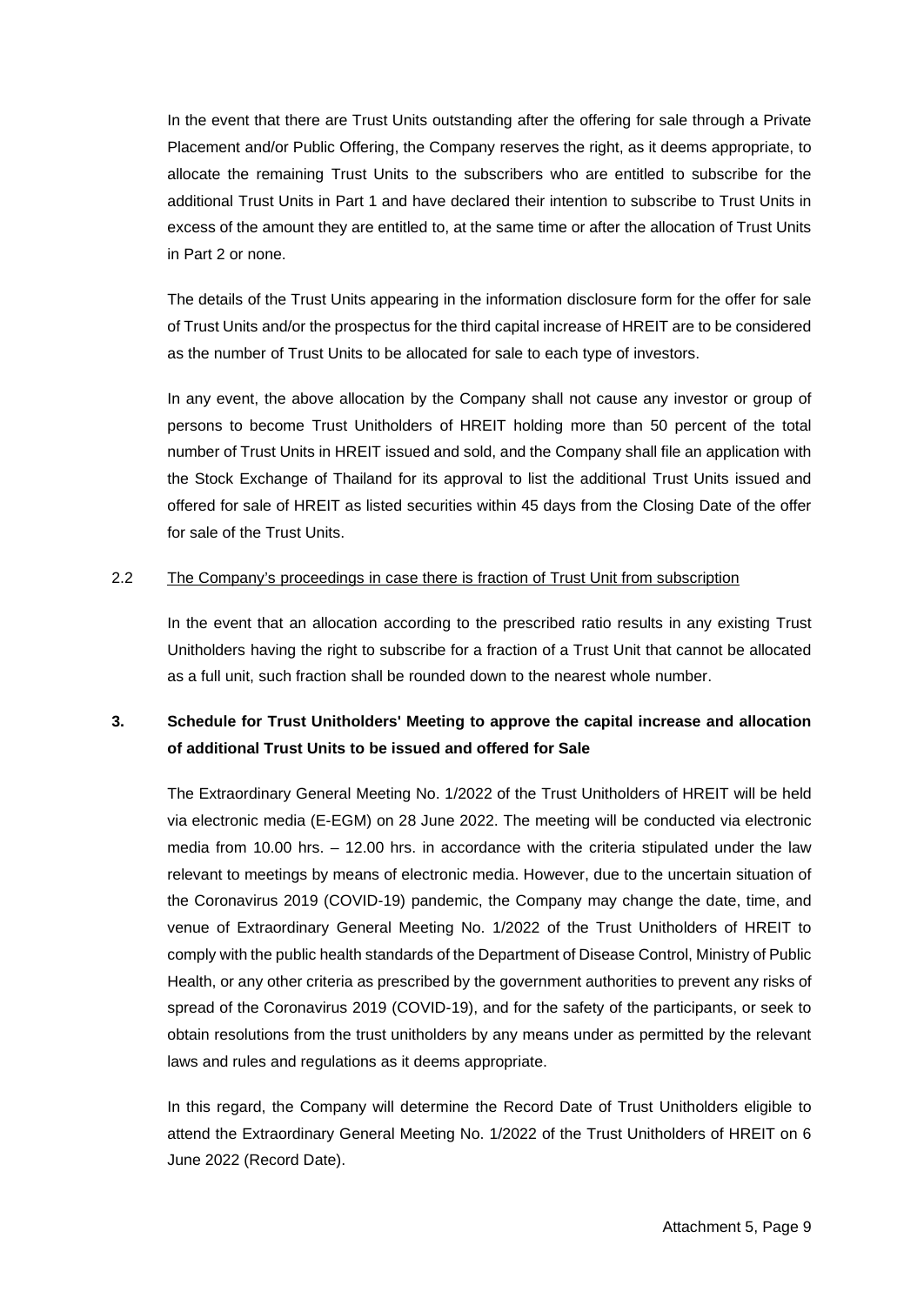## **4. Approval of the capital increase and allocation of additional Trust Units by the relevant governmental agencies and the conditions thereto**

After obtaining an approval from the Trust Unitholders for the capital increase of HREIT for investing in Additional Investment Assets No. 4, the Company will propose for an approval on the capital increase of HREIT from the Office of the SEC accordingly.

### **5. Objectives of the capital increase and utilization of additional funds**

To invest in the Additional Investment Assets No. 4 in order to increase the source of income and return for the Trust Unitholders, to utilize as the expenses and fees related to the investment in the Additional Investment Assets No. 4. In this regard, if there is any fund remaining from the investment in the Additional Investment Assets No. 4, HREIT will use the same as its working capital accordingly.

## **6. Benefits which HREIT will receive from the capital increase and the allocation of additional Trust Units issued and offered for sale**

To enable HREIT to gain additional asset, which will result in the diversification of investment risks. In addition, the investment in such assets will provide an opportunity for HREIT to benefit from upside gains from the newly invested assets. In this regard, the increase in the number of Trust Units will also increase the liquidity in the trading of Trust Units in the SET.

### **7. Benefits which the Trust Unitholders will receive from the capital increase**

The size of HREIT will be increased which would attract more investors. The Company expects that it will increase the trading liquidity for the Trust Units in the secondary market, as well as HREIT will be able to diversify the risk in procurement of benefits from immovable properties in addition to the immovable properties that HREIT already invested in.

# **8. Other details necessary for the Trust Unitholders to support their decisions in the approval of the capital increase and the allocation of additional Trust Units issued and offered for sale**

- None -

## **9. Schedule for Trust Unitholders' Meeting to approve the capital increase and allotment of additional Trust Units issued and offered for sale**

9.1 The Record Date to determine the list of Trust Unitholders who are eligible to attend the Extraordinary General Meeting No. 1/2022 of Trust Unitholders of HREIT is scheduled on 6 June 2022.